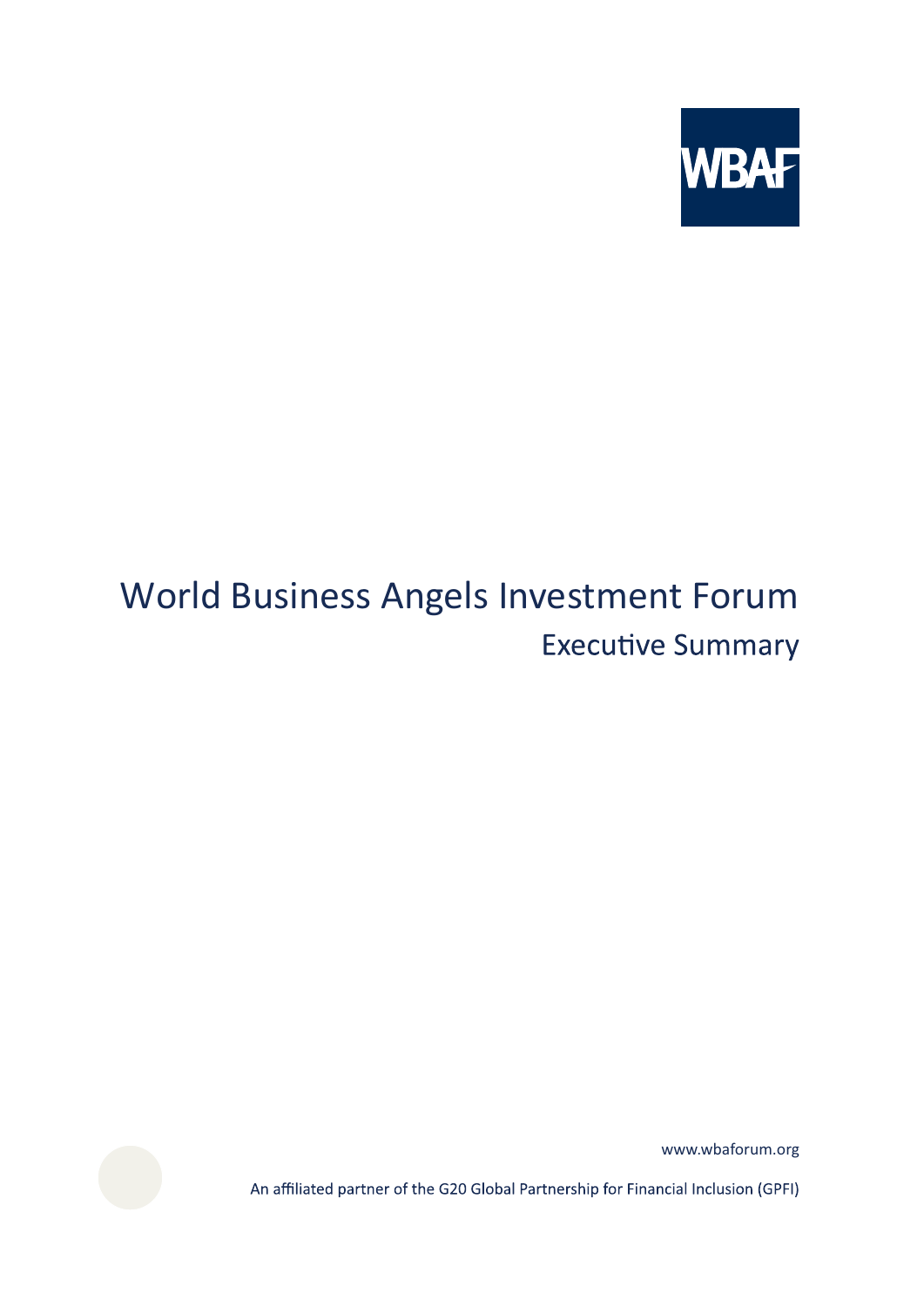# **Chairman's Statement**

In the past, inventions were important for the economic development of societies. In the 21stcentury, however, it is not invention but innovation that counts.

In those earlier times, entrepreneurial skills were not needed to get an invention to the market because it was a seller's economy, where customers were ready to buy anything new. Times have changed, and the rules of the game have changed.Today's inventors need more than just a clever idea. They need a complex set of skills to move their innovative idea into the market and to ensure it succeeds.

Ours is the age of the entrepreneur (the buzz word of our century). The current, highly competitive economic environment means that scaling up businesses demands special skills of entrepreneurs, who are obliged to secure financing as quickly as possible.Yet finance alone is not sufficient to create global success stories. The entrepreneur needs not simply finance, but the best finance.

#### What is 'the best finance'?

The best finance is a miracle that happens when one is able to combine money, know-how, mentorship and networking. This is perhaps better termed smart finance.

Consider the various sources of finance available to entrepreneurs: Beyond basic bootstrapping, there are corporate ventures, angel investors, crowdfunding platforms, accelerators, VCs, banks, public grants, co-investment funds, business plan competitions, technology transfer offices, family offices, private equity investors and stock exchanges. With the notable exception of angel investors, all these sources provide only money, nothing more.

The only true sources of smart finance are angel investors, who are able to influence a country's economic development by providing more than just money to entrepreneurs and SMEs. They contribute their own know-how, provide mentorship, and share their own networks in contributing to the businesses they invest in. They are thus the main drivers of innovation and the natural leaders of the world's early-stage investment markets.

In 2015, more than 300,000 angel investors invested more than \$25 billion in startups in the US, and more than 310,000 angel investors invested more than 6 billion Euro in Europe. The estimated total global market size of angel investment is over\$50 billion every year. Angel investors support entrepreneurs in starting up, and they support SMEs as they scale up their businesses, creating hundreds of thousands of new jobs worldwide every year.

It is rewarding to see that governments around the world have understood the importance of angel investment for boosting their economies. During the Presidential Summit on Entrepreneurship in 2010,President Obama's response to concerns I expressed about making available public grants for entrepreneurs was promising. In a special meeting with me, he agreed with and supported my position on the importance of angel investors in terms of converting public money to 'smart money', that is, cash that is invested by parties who are experienced, well-informed, and well connected.

Many governments, particularly in Europe, offer generous tax incentives for angel investors. The UK and Turkey have already passed angel investment legislation to support such a system. A number of Middle East countries, particularly in the GCC,have discovered the angel investment system and are keen to pursue it because, among other key reasons,it is 100% compatible with Islamic investment principles. In fact, the Islamic Development Bank included angel investment on the list of recommendations proposed for consideration at its annual conference in Jakarta, in May 2016.

The World Business Angels Investment Forum invites all governments and policymakers to take advantage of the know-how, mentorship, and networking of qualified angel investors and to convert public money to smart money by establishing close collaboration between public institutions and private resources such as business angel networks, corporate ventures and VCs.

As a global organisation, the World Business Angels Investment Forum is bringing together key players of the equity markets to discuss the benefits and challenges of achieving successful growth for businesses and to explore additional possibilities for empowering the world economy.

In the wake of the global economic crisis, it was far from easy to reach out for any kind of finance, smart or otherwise.The World Business Angels Investment Forum focuses on developing innovative financial instruments for entrepreneurs and SMEs as a part of its global agenda. To focus on the 'smart' factor in innovation in the context of entrepreneurial ecosystems, the World Business Angels Investment Forum directs its attention to developing smart investors, smart finance, smart exits,and smart entrepreneurs, startups and SMEs.

The World Business Angels Investment Forum (WBAF) is an international organisation aiming to ease access to finance for businesses from start up to scale up, with the ultimate goal of generating more jobs and more social justice worldwide. It is committed to collaborating globally to empower world economic development by creating innovative financial instruments for innovators, startups, and SMEs.

The Forum interacts with leaders in all areas of society, first and foremost in business and political spheres, to help assess needs and establish goals, bearing in mind that the public interest is of paramount importance. We engage a wide range of institutions, both public and private, local and international, commercial and academic to help shape the global agenda.

We hold that, with the participation of individuals and institutions from multiple sectors and from all parts of society, real progress can be achieved.

By working together across borders, with a common vision, and with these smart dynamics in mind, we are well placed to bring about positive change in the global economy.

As the Chair of the World Business Angels Investment Forum, I invite you to join our global efforts to ease access to smart finance to create more jobs and more social justice worldwide. Your efforts to convert the world economy to a smart economy in cooperation with the World Business Angels Investment Forum will be highly valued.

Yours sincerely,

Buybary Alfunta

Baybars Altuntas Chairman of the Board of Directors, World Business Angels Investment Forum Baybars.Altuntas@wbaforum.org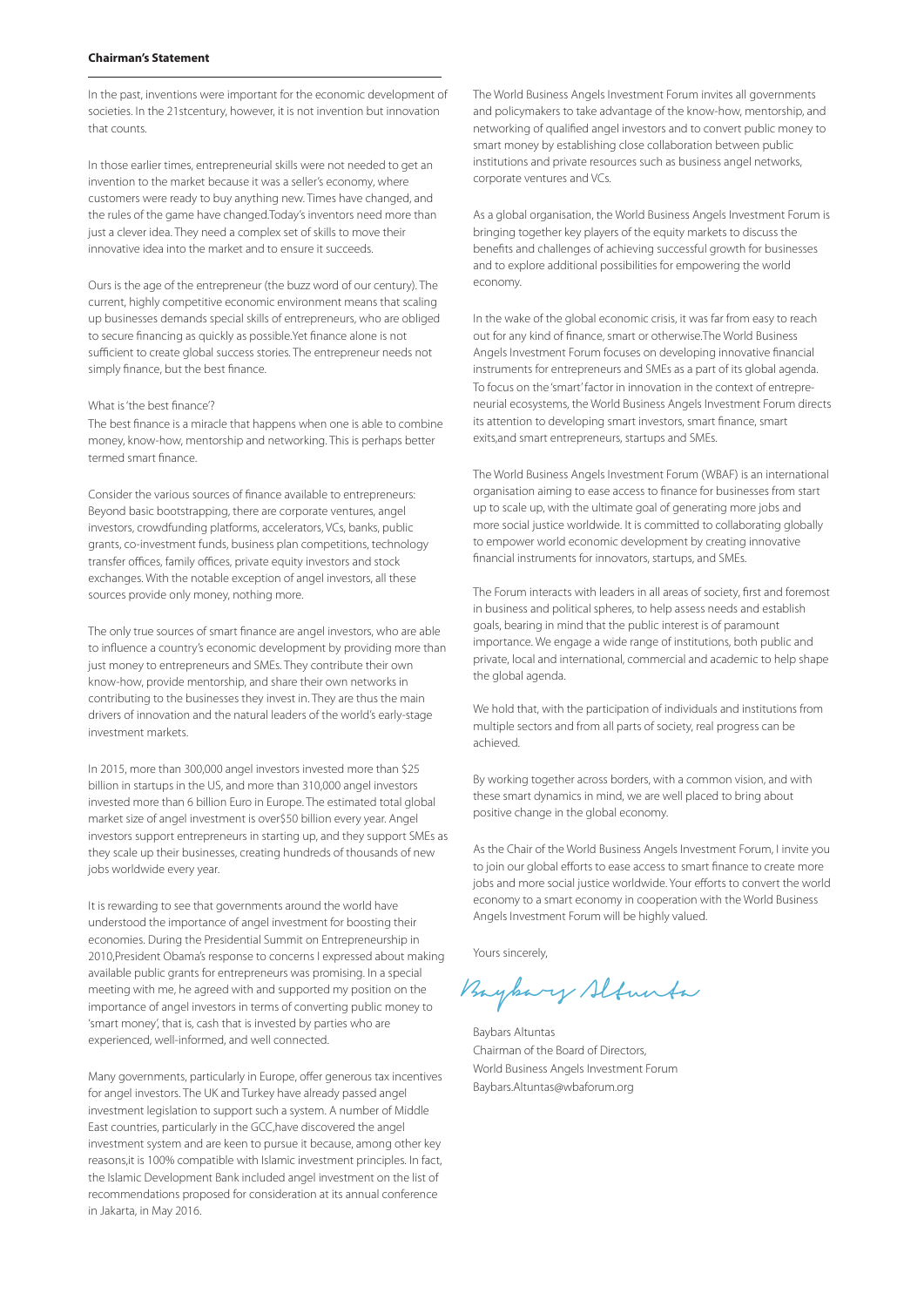# **Board Members**

The World Business Angels Investment Forum (WBAF) is an international organisation that aims to ease access to finance for businesses from start-up to scale-up to exit, with the ultimate goal of generating more jobs and more social justice worldwide. It is committed to collaborating globally to empower world economic development by creating innovative financial instruments for innovators, start-ups, and SMEs. It is developing a global agenda to accomplish this mission with the cooperation of its highly dedicated international board members.

#### **EUROPE**

Baybars Altuntas

President, World Business Angels Investment Forum (WBAF)

Former Senior Advisor of the London Stock Exchange Group (LSEG) for the Elite Program, Chairman of the World Business Angels Investment Forum (WBAF) – an affiliated partner of the G20 Global Partnership for Financial Inclusion (GPFI) chaired by the Queen Maxima of the Netherlands, Co-chair of the Washington DC- based Global Business Angels Network (GBAN), Vice President of the Brussels-based European Trade Association for Business Angels, Seed Funds, and Early Stage Market Players (EBAN), President of the Business Angels Association of Turkey (TBAA), the World Entrepreneurship Forum Ambassador to Turkey and the Balkan countries, and President of Deulcom International Inc. Star of the Turkish version of the television show Dragons' Den / Sharks Tank. Recipient of the European Trade Association of Business Angels (EBAN) award for the Best Individual in Europe Globally Engaging with the Global Entrepreneurial Ecosystem in 2014 (Ireland), 2015 (Netherlands), 2016 (Portugal), 2017 (Spain) and 2018 (Bulgaria). The only entrepreneur to be granted a personal audience with former President Obama at the Presidential Summit on Entrepreneurship in Washington DC. Developer of the world-renowned entrepreneurship theory, the Altuntas Start-up Compass Theory, researched by Sheffield University and used in numerous MBA programs. Appointed as JCI Ambassador, following Ban Ki-moon, former Secretary General of the United Nations. Profiled regularly by leading international media such as CNN International, Bloomberg, BBC. A co-author of Planet Entrepreneur: The World Entrepreneurship Forum's Guide to Business Success Around the World, published by Wiley (2013). Author of Off the Bus, Into a Supercar! How I Became a Top TV Star and Celebrated Investor, published by Balboa Press (2014) and translated into Chinese, Croatian, Albanian, and Macedonian.

# **GULF COUNTRIES CORPORATION**

Abdulaziz N. Al-Khalifa Chief Executive Officer, Qatar Development Bank (QDB)

Abdulaziz bin Nasser Al-Khalifa is the CEO of Qatar Development Bank (QDB), the leading development and financing body driving the growth of Qatar's private sector and its contribution to GDP. He previously held leadership positions at QDB, where he was the Executive Director of Strategy & Business Development for three years, serving simultaneously as Vice President of several internal and external committees. Prior to joining QDB, Abdulaziz worked at Qatar Shell as a Business Development Manager for nearly three years and held technical and managerial positions at The Qatar General Electricity & Water Corporation for six years prior to that. He has extensive experience in the SME, private and entrepreneurship sectors. He played a leading role in the launch of several flagship development initiatives, including the Al Dhameen Partial Guarantee Program, Tasdeer Qatar Export Development Agency and the Housing Loan Program for Qatari citizens.Abdulaziz holds an MBA degree from Qatar University, a Bachelor's degree in Electrical Engineering from the University of California and has received several specialized diplomas from Harvard and INSEAD Universities.

# **MIDDLE EAST**

Dr. Abdul Malek Al Jaber President, Middle East Business Angels Network (MBAN)

Dr. Abdul Malek Al Jaber has a wealth of experience and a long record of achievements locally and regionally in the ICT, Services and Financial industry. Dr. Al Jaber is the Founder and Chairman of MENA Apps, the former COO of Zain Group and CEO of Zain Jordan. Prior to joining Zain, Dr. Al Jaber served as CEO and Vice Chairman of Paltel Group where he was also responsible for profits growth from \$15 million to \$100 million in a record time. During his tenure, the Paltel Group became the first Palestinian company and 2nd in MENA to adopt the Global Reporting Initiative (GRI) standards on Corporate Social Responsibility and Sustainability Practice and Reporting, as well as the first company in the country to form a corporate foundation. Dr. Al Jaber serves as chairman of the Golden Wheat Mills Company and is Chairman of Middle East Payment Services, leading payment processor and acquirer in the Middle East. He also sets on a handful of regional and global boards of companies and institutions. In 2010, Dr. Al Jaber was ranked by Global Telecoms, # 62 on its annual power 100 list. He is the first Jordanian recognized on this list. Again and in 2011 the same organization ranked him # 69 and # 70 in 2012. In addition to this, he was also ranked number 21 in the top 50 most powerful people in the Media, Marketing and Advertising in June 2011. He was also awarded by HRH Sheikh Mohamed Bin Rashid PM of UAE as Best Arab Manager. Dr. Al Jaber is a member of the Arab Business Council, WEF, The Arab Technology Forum, YPO and the Global Agenda Council. Dr Al-Jaber is a member of the Advisory Council of Kuwait National Fund for Entrepreneurshio, Chairman of Oasis Venture Fund and Founder or Arabreneur.

# **AFRICA**

Harry Tomi Davies

President, The African Trade Association for Business Angels (ABAN)

Harry Tomi Davies (TD) is an ICT Expert with a background of technology management for FTSE 100 level companies in the UK, US and Africa. He directs and advises a broad range of organisations globally, writes and blogs (occasionally) while maintaining a significant network of connections across most of the major social media platforms. He is a regular public speaker and mentor of a broad range of individuals with a personal goal of "maximizing the creation of social and economic value using digital technologies better". He is an acclaimed expert in project management of technology systems analysis, design & implementation, an area that is the subject of his 2014 book "The African Project Manager". TD's focus in the last decade has been on technology based entrepreneurship in Africa where he invests, mentors and continues to work on developing an ecosystem of technology start-ups around co-working spaces, incubators, accelerators, angel funding, VC Capital, entrepreneur capacity development, national and state government policies. He is the founder of the Lagos Angel Network and President of the African Business Angels Network (ABAN).

#### **UNIDO**

#### Dr. Hashim S. Hussein

Head of the United Nations Industrial Development Organization – Investment & Technology Promotion Office (UNIDO-ITPO)

Dr. Hashim S. Hussein is the Head of the United Nations Industrial Development Organization – Investment & Technology Promotion Office (UNIDO-ITPO) and Director of the Arab International Centre for Entrepreneurship and Investment Training (ARCEIT) – Kingdom of Bahrain. Dr. Hussein has acquired rich experience in the field of Industrial Development as well as Investment and Technology Promotion in the last 22 years. He's had extensive experience of over 20 years in SME and Entrepreneurship development and He is an international advocate for Women's Economic Empowerment. He holds a PhD (Honors) in International Law from the Universite de Nantes, France. He obtained a Doctoral Research Programme from the University of Maryland at College Park, Centre for International Development and Conflict Management (CIDCM), Maryland, U.S.A in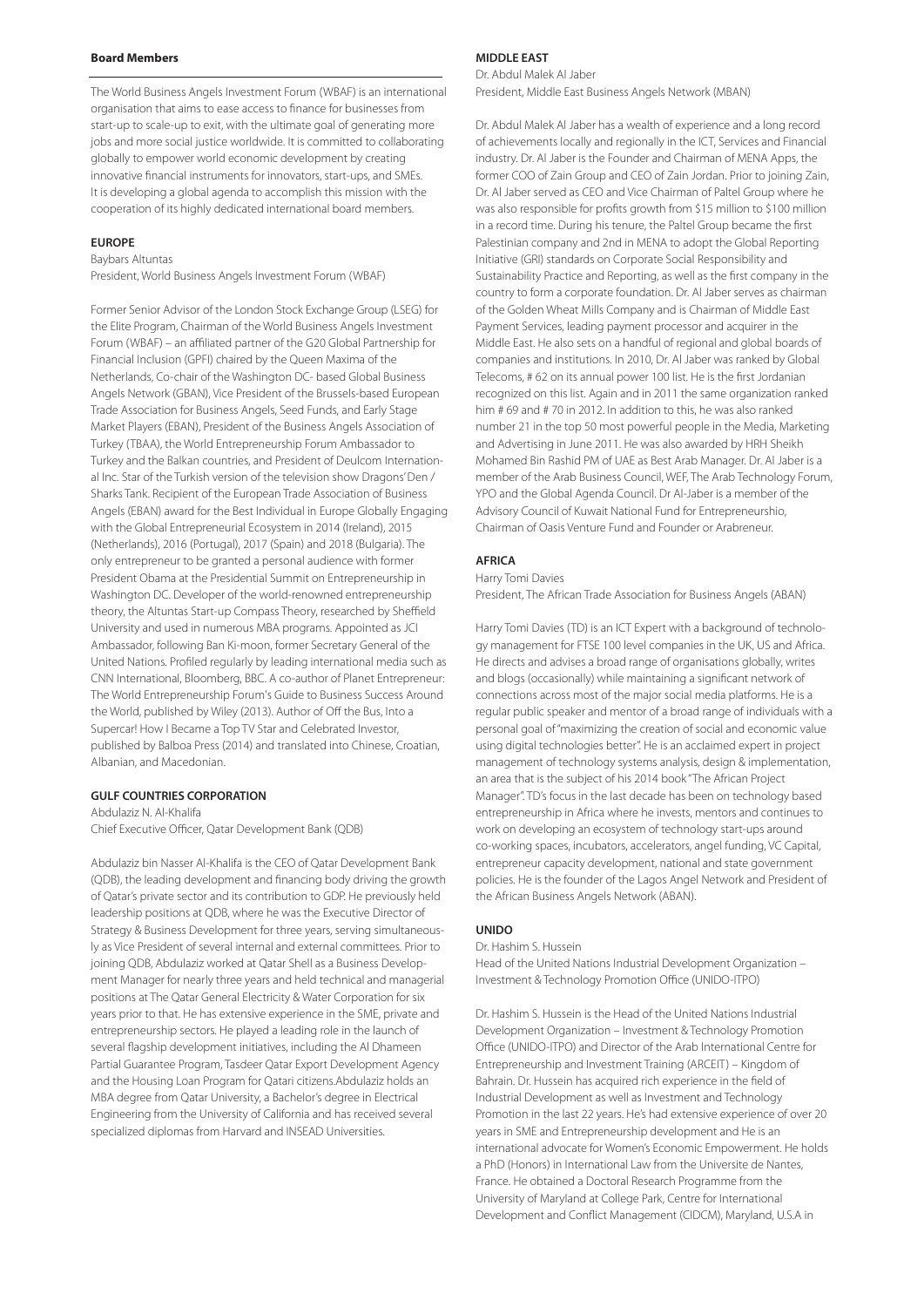the year 1989. He has worked at various responsibility levels in different countries like USA, Egypt, Sudan, Austria and the Kingdom of Bahrain. He joined UNIDO in 1991 as a Program Officer posted in the Kingdom of Bahrain to eventually become the Head of UNIDO-ITPO in 1996. Dr. Hussein is also the Director of the Arab International Center for Entrepreneurship & Investment (AICEI) in which he played an instrumental role in its establishment in Bahrain in 2001. Through AICEI, he initiated and developed the Enterprise Development & Investment Promotion Program (EDIP) which is currently implemented in over 49 countries from Uruguay, Africa, the MENA region and all the way to China.

# **UNITED STATES & CANADA**

# Dr Charles S. Sidman

A founding member of the American Angel Capital Association (ACA)

Charles S. Sidman, MBA, PhD, is an angel investor and managing partner of ECS Capital Partners, LLC, an innovative early-stage venture fund based in Bar Harbor, Maine, USA, but operating globally. He is a founding member of the American Angel Capital Association, past president of the Crowdfunding Professional Association, and a frequent advocate for, contributor to and speaker on financial and entrepreneurship issues in Washington, D.C. and beyond. Dr. Sidman retired as Professor of Molecular Genetics, Biochemistry and Microbiology from the College of Medicine at the University of Cincinnati, where he also served for many years as Professor of Management in the College of Business and in the university-wide Honors Scholars Program. His education includes a PhD in Immunology from Harvard University, an MBA specializing in Management from the University of Cincinnati, and sabbatical study in Complex Systems at the Santa Fe Institute.

#### **ASIA**

Inderjit Singh

Co-president, World Entrepreneurship Forum (WENF)

Inderjit Singh serves as President and Chief Executive Officer of Infiniti Solutions Ltd. Mr. Singh serves as President of the Singapore Chapter of The Indus Entrepreneurs, a network of entrepreneurs and professionals founded in 1992 in Silicon Valley, California. He served as Head of Knowledge Management Centre at Escorts Agri Machinery, Inc. since February 2007. Previously, Mr. Singh founded United Test and Assembly Centre Limited, or UTAC, a Singapore-based semiconductor test and assembly company, and served as UTACs President and Chief Executive Officer. Before founding UTAC, Mr. Singh served at Texas Instruments Singapore (known as Micron Semiconductor Asia since 1999) for 13 years, holding the post of Director of Assembly and Test Operations for the Memory Division from 1996 to 1998. He serves as Director of Infiniti Solutions Ltd. He also serves as Director of Spring Singapore. Mr. Singh also serves as a Member of Parliament and Deputy Chairman of the Singapore Government Parliamentary Committee for Finance, Trade and Industry. Mr. Singh serves as a Member of the Board of Several Statutory and Public Bodies, including the Urban Redevelopment Authority and the Standards, Productivity and Innovation Board. He also holds directorship positions and investments in a number of start-up companies. Mr. Singh holds a degree in Electronics Engineering from the Nanyang Technological University, Singapore and an MBA from the University of Strathclyde, United Kingdom.

**The only true sources of smart finance are angel investors, who are able to influence a country's economic development by providing more than just money to entrepreneurs and SMEs. They contribute their own know-how, provide mentorship, and share their own networks in contributing to the businesses they invest in. They are thus the main drivers of innovation and the natural leaders of the world's early-stage investment markets.**

# **Mission Statement**

The World Business Angels Investment Forum (WBAF) is an international organisation aiming to ease access to finance for businesses from start up to scale up, with the ultimate goal of generating more jobs and more social justice worldwide. It is committed to collaborating globally to empower world economic development by creating innovative financial instruments for innovators, startups, and SMEs.

The Forum interacts with leaders in all areas of society, first and foremost in business and political spheres, to help assess needs and establish goals, bearing in mind that the public interest is of paramount importance. We engage a wide range of institutions, both public and private, local and international, commercial and academic to help shape the global agenda.

We hold that, with the participation of individuals and institutions from multiple sectors and from all parts of society, real progress can be achieved.

# **How we differentiate ourselves**

As a global organisation, the WBAF is unique in its focus on a 'smart' approach to transforming the world's economy to a smart economy one that we believe will produce more jobs and more social justice.

The Forum provides an open environment where key players from equity markets around the world can freely discuss the challenges businesses face in achieving growth and explore ways to empower the world economy.

The Forum is also unique in its focus on five dynamics, all of which embed the 'smart' concept.

#### **Smart Finance**

We help ensure that policymakers, entrepreneurs, startups and SMEs fully appreciate the importance of smart finance, which can be provided only by angel investors.

#### **Smart Investors**

Different countries may face different challenges, yet as the world's economies are no longer isolated, their problems are not necessarily country-specific. Solutions therefore need to be sought in the wider, international ecosystem.

Virtually all types of finance sources beyond simple bootstrapping corporate ventures, angel investors, crowd-funding platforms, accelerators, VCs, banks, public grants, co-investment funds, business plan competitions, technology transfer offices, family offices, private equity investors and stock exchanges — can easily be tapped for smart investing ifthey are paired with the right qualified angel investors and if they look beyond local financial ecosystems.

# **Smart Exit**

In a country's economic development process, an increase in the number of new business ideas is closely related to exit opportunities. We therefore invite stock exchanges to pursue more practical ways to increase liquidity for early-stage investment markets and we encourage corporations to set up their own corporate ventures that will invest in smart entrepreneurs, startups and SMEs.

We focus on the long term, not the emergencies of the day. We understand that real progress takes time and sustained commitment, and that real success is not measured in terms of immediate results.

#### **Smart Entrepreneurs, Startups and SMEs**

Identifying the right entrepreneur, startup or SME is crucial for any investor. On the other side of the coin, it is also crucial for entrepreneurs, startups and SMEs to receive investment from the right team of investors. We encourage entrepreneurs to target funds from smartinves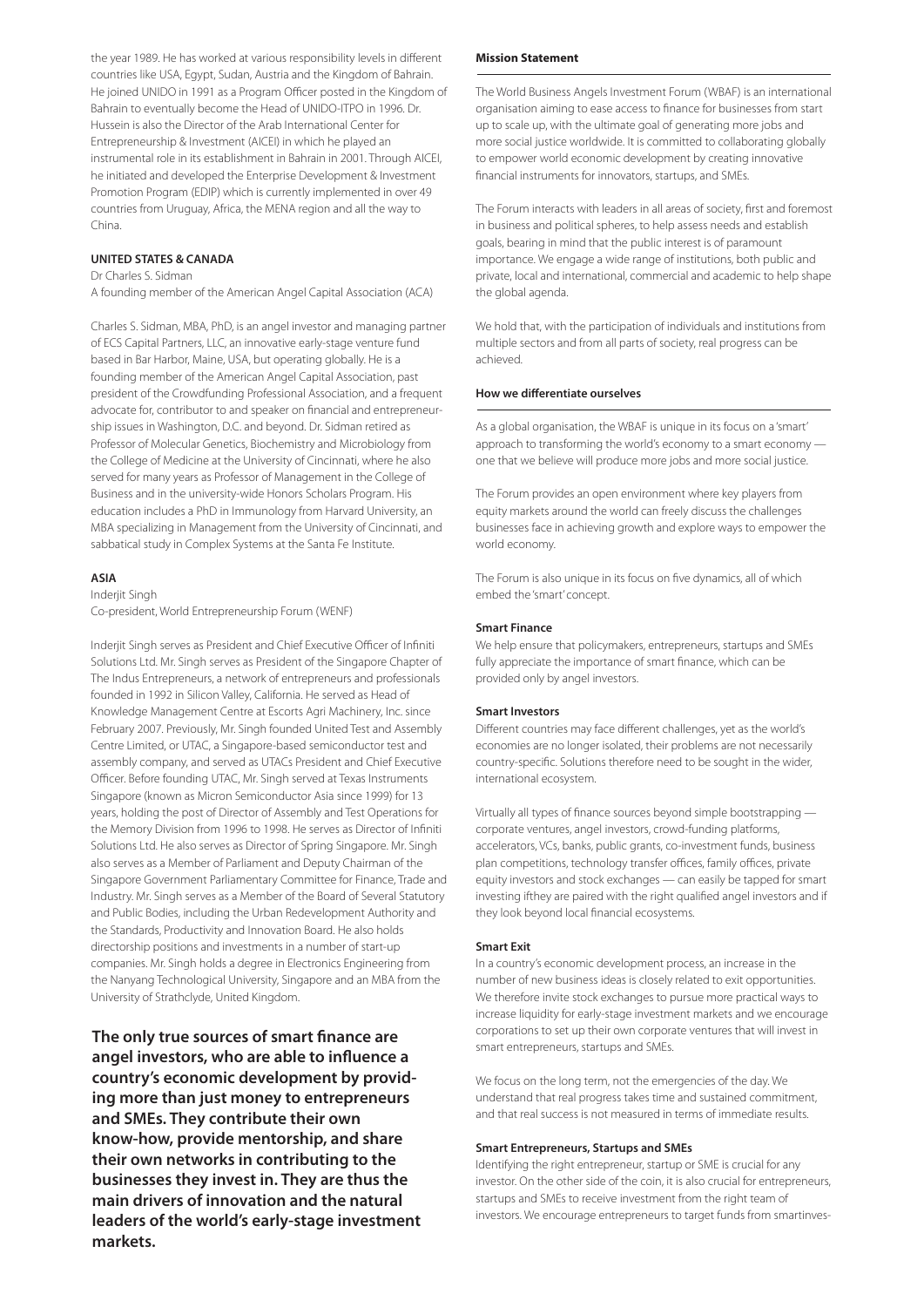tors, such as angel investors, or from financial sources that cooperate with angel investors. The WBAF believes that investment readiness training programmes can turn entrepreneurs, startups and SMEs into smart sources of innovation.

#### **Converting Public Money to Smart Money**

The WBAF draws the attention of policymakers to the risks posed by financing entrepreneurs, startups and SMEs. If finance is not backed up by know-how, mentorship and good networking, an investment can easily lead to the border of the proverbial valley of death.

The WBAF therefore invites governments and policymakers to develop strong angel investment schemes to be used alongside public support for entrepreneurs, startups and SMEs.

Policymakers should also develop smart policies to convert public money to smart money in cooperation with qualified angel investors.

By working together across borders, with a common vision, and with these smart dynamics in mind, we are well placed to bring about positive change in the global economy.

# **Our approach to key challenges**

We focus on key strategic challenges, including filling equity gaps, encouraging stock exchanges to create more liquidity, involving chambers of commerce to increase the number of angel investors, encouraging corporations to set up their own corporate ventures, fostering cross-border investments, and fostering entrepreneurial ecosystems by providing innovative and workable solutions.

- Entrepreneurs are expected to produce a demo in order to seek funds from angel investors and others, but they often lack the financial capacity to develop the demo. With this in mind, we need a solution to fill the equity gap at the seed level. We invite seed funders, crowdfunders and public support groups to cooperate to fill this gap. This equity gap is generally up to \$50,000.
- Startups who receive angel investment face a finance challenge at scale up. If, for instance, they need to raise \$1 million, the possibility of raising that amount from angel investors is slim because angel investors do not invest over \$1 million. Yet VCs do not invest below \$5 million. This is the second equity gap. We encourage the creation of co-investments between angel investors, VCs, corporate ventures and public funds to fill this gap.
- Stock exchanges should open their doors to scale ups and develop innovative solutions for scaleups and SMEs who seek funding.
- Chambers of commerce should be converted to sources of angel investment financing, given that angel investors are usually chamber of commerce members in their own country. But we believe that a campaign to develop awareness of angel investment systems should be created for chambers of commerce worldwide.
- Corporations should be encouraged to set up their own corporate ventures, which will bring together open innovation, intrapreneurship and investment, all under the same umbrella. We believe that more corporate ventures in local economies will mean more innovation and more exits, which will in turn produce more entrepreneurs, startups and SMEs to create new jobs.
- The WBAF says 'Hello' to entrepreneurs and 'Good-bye' to borders. Globalisation of smart finance should be encouraged by fostering cross-border investments.

• We support the entrepreneurship ecosystems of local economies by providing innovative solutions that lead to an increased investment market size in a healthy way.

#### **WBAF Angel Investment Fund**

An affiliated partner of the G20 Global Partnership for Financial Inclusion (GPFI), the World Business Angels Investment Forum (WBAF) aims to ease access to finance for businesses from startup to scaleup to exit, with the ultimate goal of generating economic development, jobs and more social justice worldwide.

To achieve this goal, WBAF is now, for the first time, raising its first own investment fund of USD 10M (the WBAF Angel Investment Fund), which will be an international co-investment platform to invest in the startups and scaleups of the Global Fundraising Stage (GFRS 2020); it will incorporate a mix of private, public and non-profit sources for the benefit of startup ventures looking for smart finance.

- The ultimate goal is to create a high-quality portfolio with some of the world's most promising startups and scaleups and, at the same time, create opportunities for co-investment and follow-on investments.
- Another goal is to connect the best startups with the best angel investors, making it possible for them to benefit from the know-how, mentorship and networks of qualified investors.

The WBAF Angel Investment Fund is designed to capitalise on the worldwide growth in entrepreneurial activity and venture financing for startups and scaleups and to benefit from WBAF's extensive network of global investors, including angel investors, private equity funds, co-investment platforms, wealth management institutions, family offices, VCs and acceleration centres.

#### **Global Fundraising Stage (GFRS)**

The Global Fundraising Stage (GFRS) is an international co-investment platform for investors, startups, scaleups and high-growth businesses which are aiming to globalise by raising funds from qualified investors.

- The GFRS aims to create a high-quality portfolio with some of the world's most promising startups, scaleups and, at the same time, create opportunities for co-investment and follow-on investments. The GFRS also connects top startups with the best angel investors, making it possible for the startups to benefit not only from the investment but also the know-how, mentorship and networks of qualified investors.
- The GFRS is designed to capitalise on the worldwide growth in entrepreneurial activity and venture financing for startups and scaleups and to benefit from WBAF's extensive network of global investors, which includes angel investors, private equity funds,co-investment platforms, wealth management institutions, family offices, VCs and acceleration centres.
- The 2020 Global Fundraising Stage is supported by the WBAF Angel Investment Fund, which aims to invest in startups of the GFRS 2020. It will provide a unique opportunity to 100 selected startups and scaleups to pitch their businesses on WBAF's Global Fundraising Stage at its World Congress on 17–18 February 2020. [It is important to note that the WBAF Angel Investment Fundis only one of many investors and investing institutions that will be present at the GFRS 2020.]
- The mission is to showcase the world's top startups and scaleups, which, typically, are funded companies in the process of raising €50K – €3M, with the aim of globalising.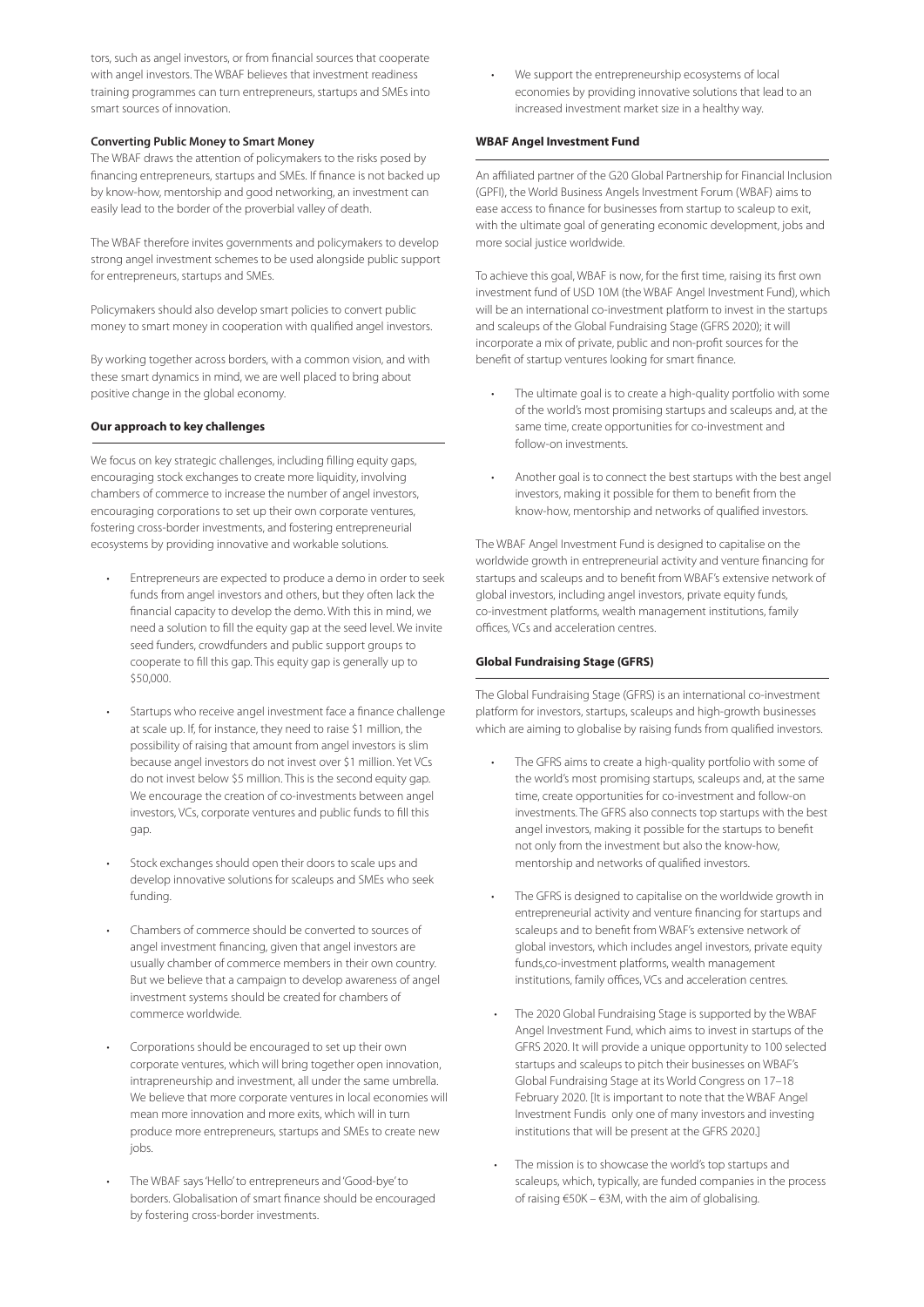# **World Leaders**

WBAF pursues its goal to empower the world economy through innovation by supporting startups and qualified investors and encouraging cooperation at both individual and institutional levels. To facilitate engagement with WBAF's world vision, WBAF has developed a World Leaders Programme for individuals who want to play a part in WBAF's global efforts to empower the world economy. Please note that joining WBAF's global effort as a member of the World Leaders Programme is completely free of charge.

WBAF holds that, with the participation of individuals in multiple sectors and from all parts of society, real progress can be achieved. The WBAF World Leaders Programme includes High Commissioners, Senators, and International Partners. Becoming a WBAF High Commissioner, Senator or International Partner involves embracing activities that are designed to serve the global community.

- High Commissioners
- Senators
- International Partners

WBAF World Leaders are a diverse group of top global innovators and disruptors that range from niche market leaders to regional champions, all of whom collaborate to address key issues. They are tasked with identifying emerging trends and furthering the Forum's mission of easing access to finance globally.

WBAF believes that, by combining regular, small contributions from numerous dynamic High Commissioners, Senators and International Partners around the world, we all benefit from shared learning, better networks and increased exposure.

# **Institutional Members**

As an affiliated partner of the G20 Global Partnership for Financial Inclusion, the World Business Angels Investment Forum interacts with leaders in all areas of society — first and foremost in business and political spheres — to help assess needs and establish goals, bearing in mind that the public interest is of paramount importance. WBAF engages with a wide range of institutions — public and private, local and international, commercial and academic — to help shape the global agenda. WBAF holds that, with the participation of individuals and institutions from multiple sectors and from all parts of society, real progress can be achieved.

WBAF Institutional Members contribute to this effort. This community comprises well-established influential businesses that advance the development of their industry and the growth of their regional economies. Including top global innovators and disruptors that range from niche market leaders to regional champions, Institutional Members collaborate to address key issues, identify emerging trends and further the Forum's mission of easing access to finance globally. Institutional Members, at the core of all Forum activities, cooperate to find sustainable solutions to global issues. They are typically top-rated high-profile global institutions that play a leading role in their industry and their particular region.

#### **Cooperation with Institutional Members**

Institutional Members are committed to the idea that interaction between multiple stakeholders can be a positive force in creating change. They work in close cooperation with the Forum to help shape regional and global agendas in the global and regional investment markets. Through this cooperation, Institutional Members contribute to the global knowledge base and benefit from it as they determine the agenda of Forum meetings and develop the focus of Forum initiatives. By contributing to better policymaking, sharing best practices, and engaging stakeholders beyond commercial objectives, institutional members of the World Business Angels Investment Forum can and do have a real impact on issues of worldwide concern.

# **World's Top Brands**

The World Business Angels Investment Forum institutional membership currently includes some of the world's top companies, corporate ventures, stock exchanges, chambers of commerce and industry, technoparks, technology transfer offices, SME agencies, innovation centres, banks, regional development agencies, incubation centres, acceleration centres, crowd-funding platforms, VCs, and business angel networks, each playing a key role in shaping the future of their particular industry as well as the future of their respective investment markets.

Numerous entities participate in the Forum's communities: public/governmental bodies, intergovernmental international organisations, networks/associations/aggregations of intermediaries (profit and non-profit), private non-profit organisations and foundations, business associations and individual intermediary and business support organisations (including universities and private profit-oriented organisations). Their involvement strengthens the Forum's various events and special projects.

WBAF believes that by working together across borders, with a common vision, and with these smart dynamics in mind, we are well placed to bring about positive change in the global economy.

#### **Typical Institutional Members**

- Acceleration centres
- Banks
- Chambers of commerce and industry
- Corporate ventures
- Crowdfunding platforms
- Family offices
- Government ministries related to entrepreneurship, SMEs, economy, investment
- Incubation centres
- Innovation centres/parks
- NGOs
- Private equity funds
- SME agencies
- Stock exchanges
- **Technoparks**
- Unregulated secondary markets
- $V\subset S$
- Wealth management İnstitutions

In pursuing its goals, WBAF engages with a wide range of institutions, and WBAF Institutional Members are significant contributors to the effort. This community comprises well-established influential businesses that advance the development of their industry and the growth of their regional economies. Institutional Members, at the core of all Forum activities, cooperate to find sustainable solutions to global issues. They are typically top-rated high-profile global institutions that play a leading role in their industry and their particular region.

WBAF Institutional Members contribute to this effort. This community comprises well-established influential businesses that advance the development of their industry and the growth of their regional economies. Including top global innovators and disruptors that range from niche market leaders to regional champions, Institutional Members collaborate to address key issues, identify emerging trends and further the Forum's mission of easing access to finance globally.

# **Strategic Partners**

Strategic Partners are some of the world's top industry leaders representing diverse regions and industries; they are committed to the idea that interaction between multiple stakeholders can be a positive force in creating change. They work in close cooperation with the Forum to help shape regional and global agendas in the global and regional investment markets. Through this cooperation, Strategic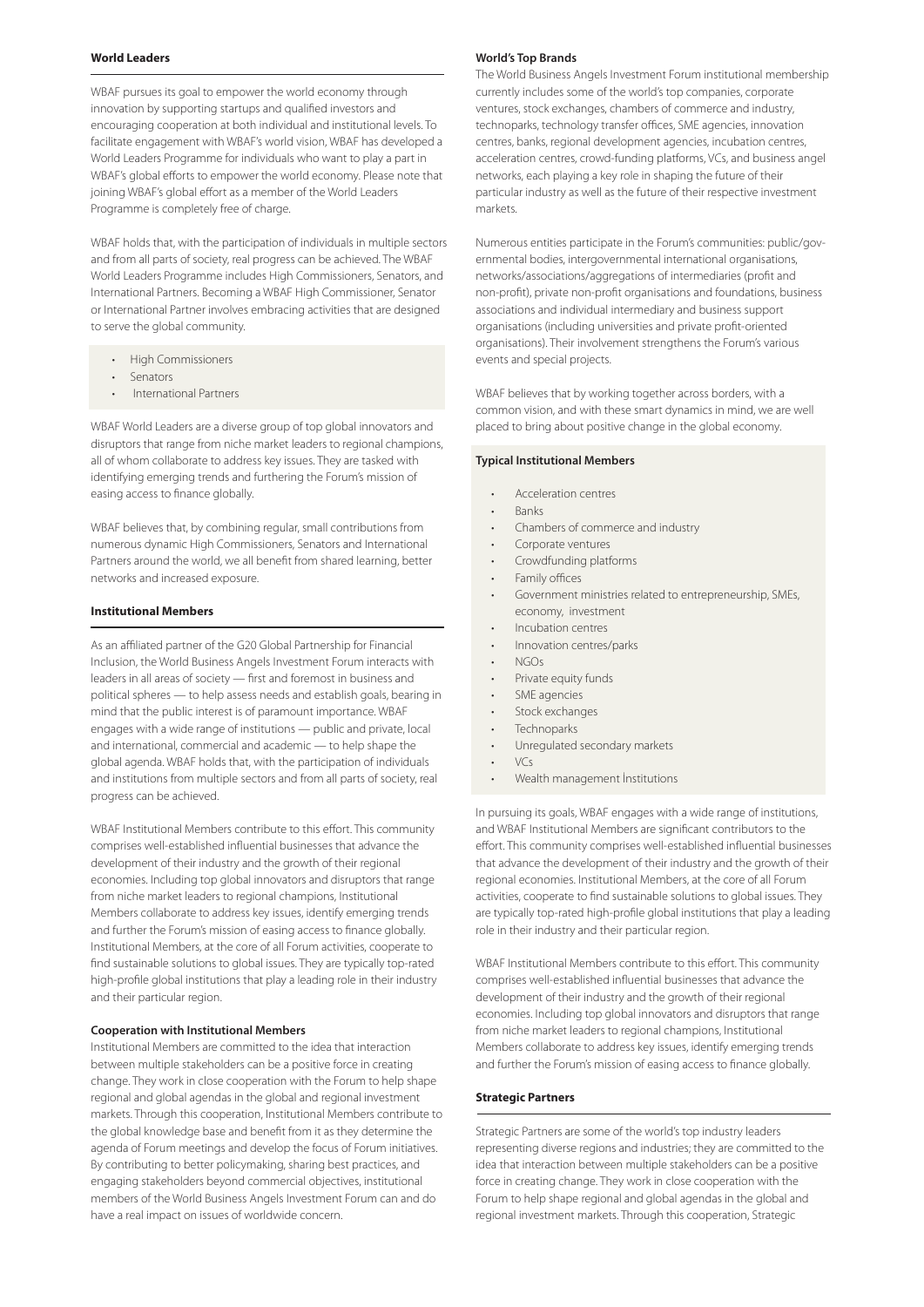Partners contribute to the global knowledge base and benefit from it as they determine the agenda of Forum meetings and develop the focus of Forum initiatives. By contributing to better policymaking, sharing best practices, and engaging stakeholders beyond commercial objectives, Strategic Partners can and do have a real impact on issues of worldwide concern.

WBAF signed strategic collaborative agreements with global and regional institutions to empowering the economic development of the world. Here is a list of WBAF Strategic Partners:

- International Finance Corporation of the World Bank Group (IFC)
- London Stock Exchange Group (LSEG)
- World Association of International Investment Promotion Agencies (WAIPA)
- International Association of Science Parks and Areas of Innovation (IASP)
- The European Trade Association for Business Angels (EBAN)
- The Middle East Business Angels Network (MBAN)
- The African Trade Association for Business Angels (ABAN)
- The World Free & Special Economic Zones Federation (FEMOZA)
- The Association of Chambers of Commerce and Industry of the Mediterranean (ASCAME)

# **International Committees**

WBAF holds that, with the participation of individuals and institutions from multiple sectors and from all parts of society, real progress can be achieved. WBAF Committees comprise the world leaders of the World Business Angels Investment Forum — High Commissioners, Senators and International Partners who represent diverse regions and industries — who are committed to the idea that interaction between multiple stakeholders can be a positive force in creating change.

Committee members work in close cooperation with each other to help shape regional and global agendas in the global and regional investment markets. Through this cooperation, they all contribute to the global knowledge base and benefit from it as they develop the focus of Forum initiatives.

There are 7 committees you can join if you are a High Commissioner, Senator or International Partner:

- Global Woman Leaders Committee
- Global Startup Committee
- Global Innovation and Technology Leaders Committee
- Global Investors Committee
- Global Co-Founders Committee
- Global Research & Intelligence Committee
- World Leaders Steering Committee

By contributing to better policymaking, sharing best practices, and engaging stakeholders beyond commercial objectives, the committees of the World Business Angels Investment Forum do have a real impact on issues of worldwide concern.

#### **WBAF Country Offices**

The World Business Angels Investment Forum interacts with leaders in all areas of society, first and foremost in business and political spheres, to help assess needs and establish goals, bearing in mind that the public interest is of paramount importance. WBAF engages a wide range of institutions – public and private, local and international, commercial and academic – to help shape the global agenda of early-stage equity and capital markets.

One way WBAF does this is through its country offices. A country office serves as a bridge between the national and international ecosystem. Launching a country office involves embracing activities that are designed to serve the national community of startups, angel investors,

innovators, SMEs and entrepreneurs. By combining contributions from the many dynamic WBAF country offices around the world, all of us benefit from shared learning, better networks and increased exposure. WBAF will focus on establishing additional country offices in 2019. Please contact Ms Christina Mc Gimpsey to learn about the following - Contact: Christina.McGimpsey@wbaforum.org

- Benefits for the economy of your country of opening a country office
- The objectives of a country office
- The business model for running a country office

#### **Croatia Country Office**

Zagorje County of the Republic of Croatia Bracak Castle, Bračak 4, 49210 Bračak, Zabok, Croatia

croatia@wbaforum.org T: +385 49 354695 www.croatia.wbaforum.org

#### **Georgia Country Office**

The Eastern Europe Investment Promotion & Economic Development Board No. 1201, 12th Flr., Apakidze St. #11, Tiflis Business Tower, Tbilisi, Georgia

georgia@wbaforum.org T: +995 32 22 97 999 www.georgia.wbaforum.org

# **Ghana Country Office**

 Ministry of Business Development P.O.BOX GP 18576 , Accra, Ghana

ghana@wbaforum.org T: +233 246 729628 www.ghana.wbaforum.org

#### **Nigeria Country Office**

Abuja Technology Village Science and Technology Park (STP) and Special Economic Zone (SEZ) 5 Tanba Street, Wuse II, Abuja, Nigeria

nigeria@wbaforum.org T: +234 807 723 5595 www.nigeria.wbaforum.org

# **Tanzania Country Office**

LAPF Millenium Towers, Ground Floor, New Bagamoyo Road, Dar Es Salaam, Tanzania

tanzania@wbaforum.org  $T: +255-222-774093$ www.tanzania.wbaforum.org

# **Thailand Country Office**

National Science and Technology Development Agency (NSTDA) 99/31 Moo 4 Chaengwattana Road, Klongklue, Pakkred, Nonthaburi 11120 , Thailand

thailand@wbaforum.org T: +6625647000 www.thailand.wbaforum.org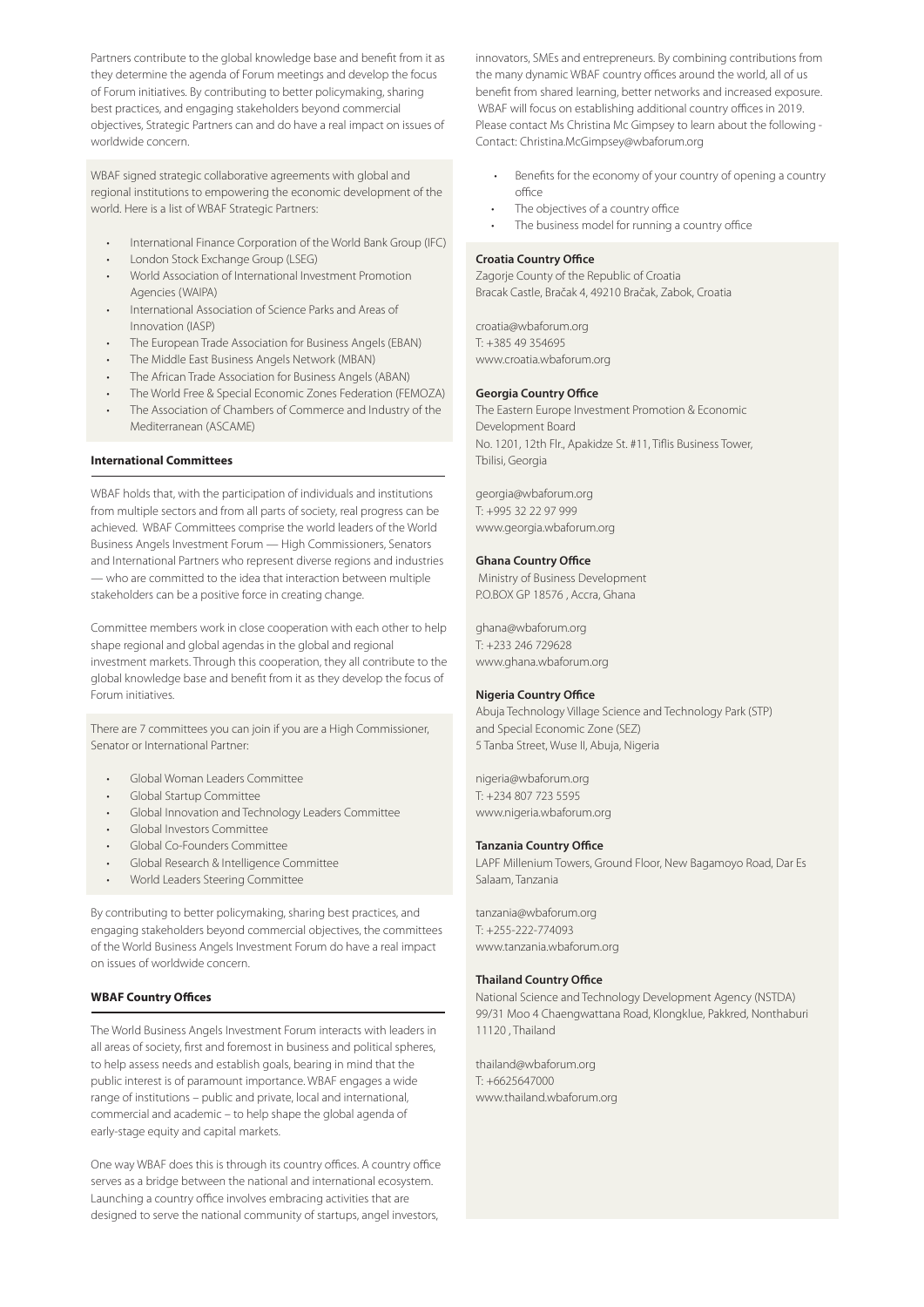# **WBAF Business School**

It is the position of the WBAF Business School that when investors have had the advantage of training in the best practices of negotiating deals for early-stage investment, they are in a better position to ensure good returns on their investment. With this in mind, the WBAF Business School offers a wide variety of training programmes using a range of input (case studies, panel discussions, and presentations, to name a few), all of which encourage active participation and interaction on the part of those attending.

The WBAF Business School implements all its training programmes, educational webinars and certification programs through 48 international faculty members from 26 countries. Each comes from a successful international entrepreneurial background and brings field knowledge to the classroom, both online and offline.

# **Attendance Certificates**

- 22 course programmes
- 6 masterclasses
- 18 workshops
- 7 institutional trainings
- 22 educational webinars

#### **Certification of Qualifications**

- QBAC+ Angel Investor Course & Bootcamp
- Proficiency Test for Angel Investors

#### **Faculty Members**

48 international faculty members

The WBAF Business School serves not just business angels; all types of stakeholders are welcomed, ranging from entrepreneurs and SMEs to banks and stock exchanges to incubation and acceleration centres. The ultimate goal is to contribute to the development of skills and expertise and to foster the kind of creative thinking that leads to innovation and eventual success in the ever-changing market environment of the 21st century.

# **Who are these WBAF Business School programmes for?**

WBAF Business School programmes are suitable for professionals (including CEOs) from listed companies and anyone with an entrepreneurial background, directors of business angel networks, acceleration and incubation centres and techno parks, and individuals who want to set up a business angel network or create a business angel investment group, and entrepreneurs / startups / scaleups / SMEs.

They are also of interest to corporate executives who manage innovation and corporate ventures, early-stage capital fund managers, M&A and business development executives, family office investment managers, entrepreneurs who are raising capital or planning exit strategies, successful entrepreneurs interested in becoming an investor or advisor, members of boards of directors, policymakers wishing to encourage the creation of clusters of innovation in their region, and service providers such as attorneys, accountants, and consultants.

- CEOs or other professionals from listed companies
- Directors of business angel networks
- Professionals in technoparks and acceleration and incubation centres
- Any individual or institution that wants to create a business angel investment group by using their own network
- Investors and entrepreneurs who wish to learn the best practices of global VC and venture development
- Anyone who wants become a professional business angel network manager/executive

# **Proficiency Test for Angel Investors**

WBAF Business School delivers the world's only proficiency test for angel investors. The 100-minute test includes 100 multiple choice questions , 50 true/false items, and 2 company valuation maths problems. Candidates who score 70 points and above are certified as Qualified Angel Investors. The test is administered twice a year, generally immediately after a QBAC+ Qualified Angel Investor Course.

# **Publications**

As an affiliated partner of the G20 Global Partnership for Financial Inclusion (GPFI), the World Business Angels Investment Forum believes that all humans are part of an ongoing conversation. Whether professional investor, entrepreneur, startup, or policymaker, we live in a social world that is shaped and continually remade through communication. The messages we send and receive do far more than transmit information or express feelings. They shape attitudes, build and modify relationships, and even change the course of history. To develop more meaningful and effective voices in this global conversation, the World Business Angels Investment Forum publishes the Angel Investor magazine, the World Class Startupmagazine and the online Angel Investor Review to empower players of early-stage equity and capital markets. WBAF believes that more communication that focuses on the startup economy will serve to increase awareness about early-stage equity markets, which will then help ease access to finance for entrepreneurs and investors.

#### **FDI Stage for World-Class Investment**

As an affiliated partner of the G20 Global Partnership for Financial Inclusion (GPFI), the World Business Angels Investment Forum aims to empower the world economy by connecting startup economies with the main players of the Foreign Direct Investment (FDI) ecosystem. The ultimate goal is to pave the way for world-class investments by engaging economic development boards, regional development agencies, investment promotion agencies, chambers of commerce and industry, business councils, government ministries, and economic development departments of municipalities, which will contribute to the creation of jobs, social justice and wealth for local economies. Global Foreign Direct Investment Stage (GFDI)

WBAF holds that, with the participation of individuals in multiple sectors and from all parts of society, real progress can be achieved. One way WBAF encourages cooperation at both individual and institutional levels is to promote and support engagement with the global FDI ecosystem. The mechanism is WBAF's Global Foreign Direct Investment Stage (GFDI), to be held annually at its World Congress. Invest in This Country

The Global Foreign Direct Investment Stage (GFDI) is a global convergence of various entities ranging from economic development board leaders to investment promotion agency executives, all of whom come to share with global investors the unique opportunities in their respective countries. The GFDI is tasked with identifying emerging trends and furthering the Forum's mission of easing access to finance for projects that have high potential for delivering a good return on investment.

#### **New opportunities for the FDI ecosystem**

The financing of emerging high-growth-potential businesses through angel investment and investments from VCs and CVCs are at record levels, despite negative global FDI trends.

WBAF believes that, by combining regular contributions from the numerous dynamic players of early and post-early stage equity and capital markets around the world, we all benefit from shared learning, better networks and increased exposure.

We therefore invite all players of the FDI ecosystem to discover opportunities in equity and capital markets, the startup economy, and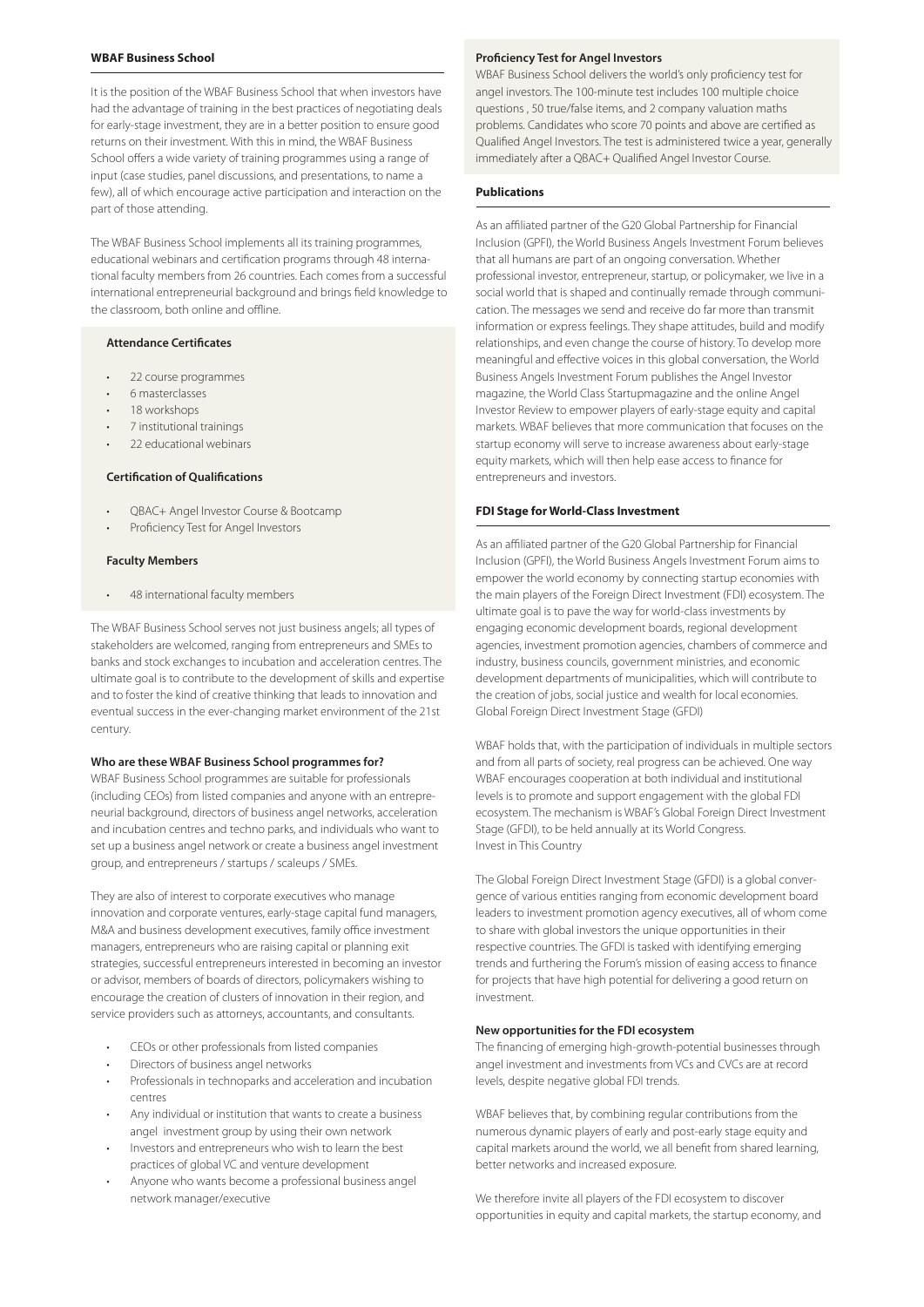innovation ecosystems. We encourage corporations and individuals to make cross-border investments and co-investments that will leverage the capacity of FDI and angel investments globally.

# **Investor Delegations**

As an affiliated partner of the G20 Global Partnership for Financial Inclusion (GPFI), the World Business Angels Investment Forum organises investor delegations to emerging markets around the world to create a global communication that will lead to an increase in cross-border investments. The organisations represented by these delegates might have the managerial expertise and resources to act in areas where governments are unable or unwilling to do so. These leaders have a sense of being called upon to seek the common good, to make a difference, and to make the world a better place for their having been here.

The investor delegations hope to achieve some or all of the following aims:

- Get an overview of the local startup and innovation ecosystem of the countries visited.
- Encourage bilateral cooperation to develop the entrepreneur ship.
- Listen to the pitches of entrepreneurs with a view toward investing in businesses that have high growth potential.
- Organise round tables / discussion sessions / conferences with local entrepreneurs, angel investors, policymakers and visit innovation facilitators such as incubation centers, acceleration centers, chambers of commerce and industry, free zones, and stock exchanges.
- Identify and engage with local individuals who are contributing to the development of the local and regional ecosystems.
- Create co-investment funds for startups.
- Explore cross-border early stage market investment opportunities.
- Suggest ways that regional angel investors can benefit from WBAF activities.
- Create an awareness of the advantages of becoming an angel investor.

# **Global Mentors Club**

The World Business Angels Investment Forum, as an affiliated partner of the G20 Global Partnership for Financial Inclusion (GPFI), explores how players in the startup ecosystem can foster innovation and deliver more business value through partnerships between angel investors, startups, scaleups, high-growth businesses and SMEs. In line with this goal, the WBAF 2019 Grand Assembly decided to create a new unit, the Global Mentors Club, to support startups and to accredit qualified entrepreneurs and investors as qualified mentors. Thanks to its extensive network, WBAF is now able to offer mentorship and also provide consultancy for expanding into international markets.

The purpose of the Global Mentors Club is to provide mentorship for startups, scaleups, and SMEs around the globe, including specific market expansion services, and to offer coaching and an active exchange of information and experience with regard to the formation, development and financial structuring of applying companies.

# **World Congress**

An affiliated partner of the G20 Global Partnership for Financial Inclusion (GPFI), the World Business Angels Investment Forum (WBAF) holds its annual flagship event, the World Congress, every third Monday and Tuesday of February in Istanbul. The WBAF World Congress is the biggest global convergence of players of the early and post-early stage equity and capital markets. Their primary aim is to shape the coming year's agenda for world equity markets. The discussions at the World Congress explore how funders of early-stage equity and capital markets can foster open innovation and deliver more business value through partnerships with angel investors, startups, scaleups, high-growth businesses and SMEs.

The World Congress simultaneously hosts 11 different events and summits & Exhibition Booths over 2 days:

- Angel Investors Summit
- CEO Investors Summit
- Global Fundraising Summit
- Fintech Summit
- Impact Investment Summit
- Global Woman Leaders Summit
- Global FDI Stage
- Global Fundraising Stage
- World Excellence Awards Gala Dinner
- Business School
- The Annual Meeting of the WBAF General Assembly

#### **World Excellence Awards**

As a global organisation, the World Business Angels Investment Forum brings together key players of the equity market to debate the benefits and challenges for the Angel Investment community in achieving successful growth for their businesses, and to discuss what more can be done to connect the early-stage market ecosystem.

The WBAF World Excellence Awards salute those who stand out in imagining, discussing, and shaping the future of an entrepreneurial world. Given the diverse challenges the world is facing in the twenty-first century, it is important to recognize that entrepreneurship can have a major impact on our future, offering new ways to increase economic opportunities and to foster social justice. The World Business Angels Investment Forum aims to contribute to that impact by driving positive Recognizing the Global Movers and Shakers changes that will facilitate entrepreneurship. Fostering entrepreneurship that affects both economic and social arenas is a hallmark of the World Business Angels Investment Forum.

Through the World Excellence Awards, the World Business Angels Investment Forum celebrates high growth and success in the Angel and early-stage investment market – recognising the fastest growing brands and acknowledging the founders, Angels, crowd-funders and early-stage venture capital investors behind them.

Open to both companies and investors, these awards seek to recognise the year's most disruptive new market entrants and provide a definitive list of the most exciting individuals and organisations to watch in the Angel and early-stage investment space.

**The Forum interacts with leaders in all areas of society, first and foremost in business and political spheres, to help assess needs and establish goals, bearing in mind that the public interest is of paramount importance. We engage a wide range of institutions, both public and private, local and international, commercial and academic to help shape the global agenda.**